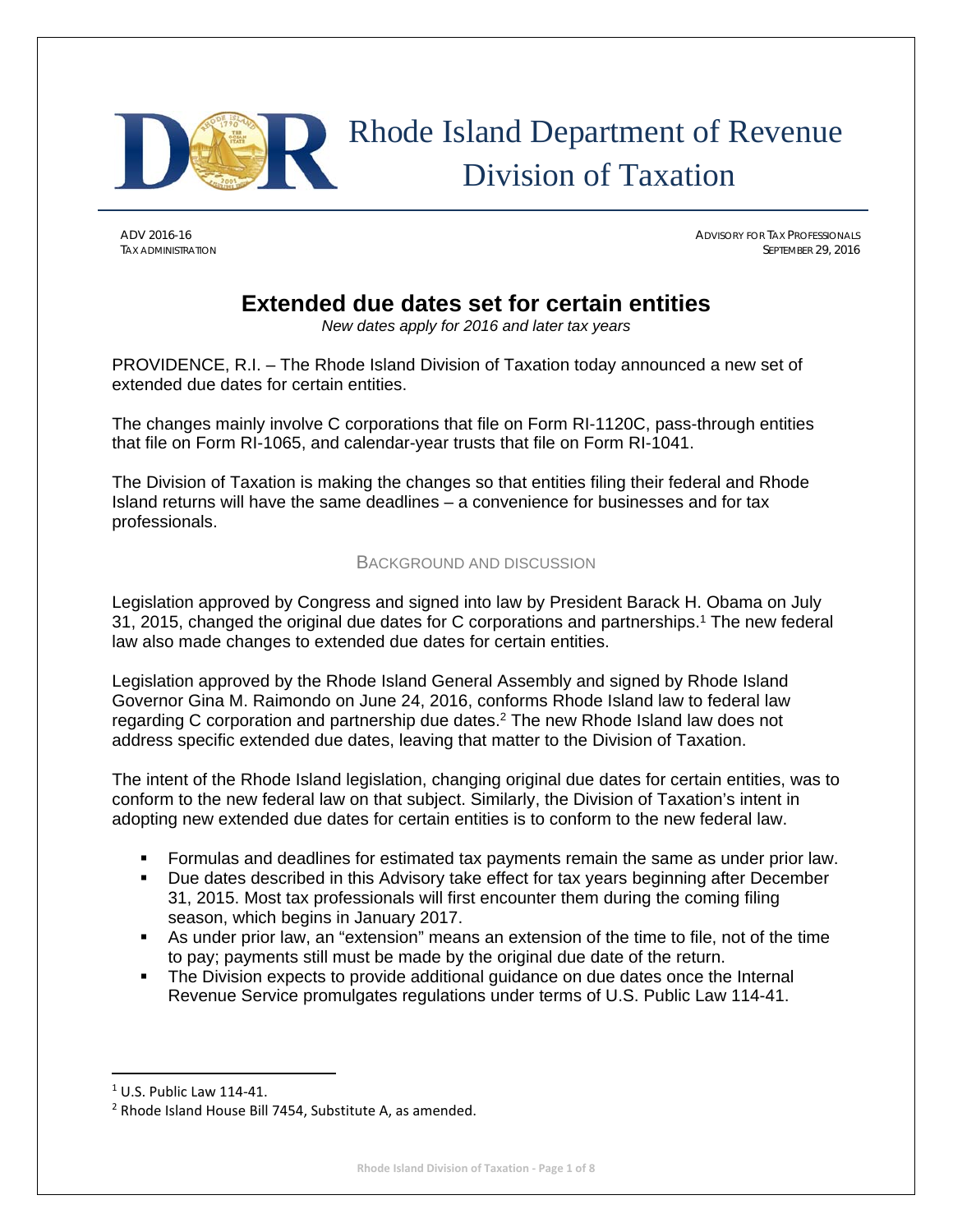# PARTNERSHIPS, LLCS

For partnerships, and for limited liability companies (LLCs) with more than one member, that are treated as pass-through entities for federal tax purposes and that are filing Form RI-1065, the original due date is the  $15<sup>th</sup>$  day of the third month after the close of the taxable year. The extended due date is the 15<sup>th</sup> day of the  $9<sup>th</sup>$  month after the close of the taxable year. So these entities have a six-month extension.

# Example # 1

Chepachet LP, a limited partnership, uses a calendar year.3 Therefore, it must file its Form RI-1065 on or before March 15. The maximum extension available is six months. Thus, the extended due date is September 15.

# Example # 2

Esmond LLP, a limited liability partnership, has a fiscal year-end of June 30. Therefore, it must file Form RI-1065 on or before September 15. The maximum extension is six months. Thus, the extended due date is March 15.

# SINGLE-MEMBER LLCS

For purposes of filing its Form RI-1065, a single-member LLC, which, for federal tax purposes, is disregarded as an entity separate from its owner, will use the same original due date and extended due date as its owner.

For example, for a single-member LLC owned by an individual who uses the calendar year as his or her tax year, the original due date is April 15 and the extended due date is October 15.

The owner filing on behalf of the single-member LLC need not attach documentation to the Form RI-1065, but shall keep such documentation on file should it be needed by the Division of Taxation.

## Example # 3

Gary Greenville holds rental real estate in a single-member LLC, which is disregarded as separate from its owner for federal income tax purposes. Gary uses the calendar year as his tax year, files a U.S. Form 1040, and enters business income and expenses involving his rental real estate on Schedule E.

On behalf of the single-member LLC, Gary files Form RI-1065 on or before April 15. The maximum extension available is six months, so the extended due date is October 15. Thus, the due date and extended due date for the single-member LLC are the same as the dates for Gary's own Rhode Island personal income tax return.

 $3$  The names of corporations or other entities used in examples in this Advisory are for illustration purposes only and are not intended to represent the names of actual entities. The examples do not take into account the impact of weekends and holidays.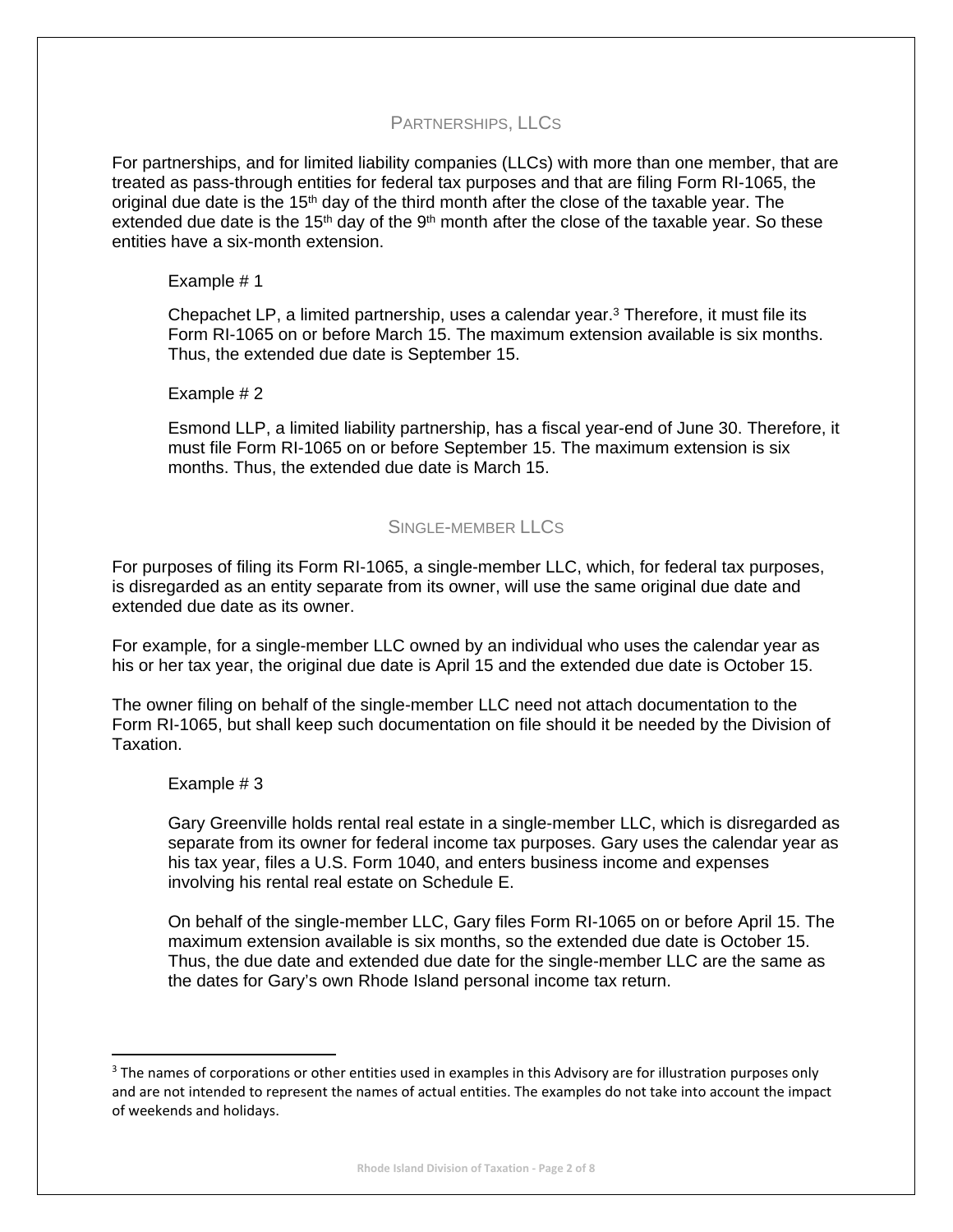Gary uses information from his U.S. Form 1040 to prepare his Form RI-1065. He is not required to attach, to his Form RI-1065, either his U.S. Form 1040 or any of its schedules. However, his preparer advises him to keep his complete U.S. Form 1040 on file and readily accessible should the Division of Taxation need to examine it. His tax advisor also explains the penalties and interest that apply for underreporting income. Further, the tax advisor reminds Gary that the Division of Taxation and the IRS regularly share taxpayer information and offset refunds for one another, and that a single-member LLC's failure to file complete and accurate Rhode Island returns and pay the associated filing charges can delay the issuing of a letter of good standing.

# INCOME TAX RETURNS OF TRUSTS

Under the new federal law, the original due date for income tax returns of calendar-year trusts remains the same, but the extended due date is nine months after the close of the taxable year. Rhode Island follows suit for income tax returns of calendar-year trusts using Form RI-1041. Thus, the original due date for a calendar-year trust filing Form RI-1041 is April 15; the extended due date is 5 ½ months later, on September 30.

# Example # 4

Harrisville Trust, an irrevocable trust, uses a calendar year. The due date of its fiduciary income tax return on Form RI-1041 is unchanged: April 15. The maximum extension is 5 ½ months. Thus, the extended due date is September 30.

# C CORPORATIONS

For an entity treated as a C corporation for federal income tax purposes, the original and extended due dates depend on the entity's year-end. In essence, there is a separate set of rules for each of the following three groups:

- C corporations with a calendar year-end.
- C corporations with a June 30 year-end.
- C corporations with a year-end other than December 31 or June 30.

| Table 1: Snapshot of filing deadlines for C corporations   |                                                        |                   |                                                             |  |  |  |
|------------------------------------------------------------|--------------------------------------------------------|-------------------|-------------------------------------------------------------|--|--|--|
| Year-end                                                   | Due date                                               | Maximum extension | Extended due date                                           |  |  |  |
| December 31                                                | April 15                                               | Five months       | September 15                                                |  |  |  |
| June 30                                                    | September 15                                           | Seven months      | April 15                                                    |  |  |  |
| Fiscal year<br>(other than June 30)                        | $15th$ day of $4th$ month<br>(after close of tax year) | Six months        | $15th$ day of $10th$ month<br>(after close of taxable year) |  |  |  |
| Expanded tables are located elsewhere in this publication. |                                                        |                   |                                                             |  |  |  |

# Example # 5:

Wallum Lake Corp. uses a calendar year. Therefore it must file its Form RI-1120C on or before April 15. The maximum extension available is five months. Thus, the company's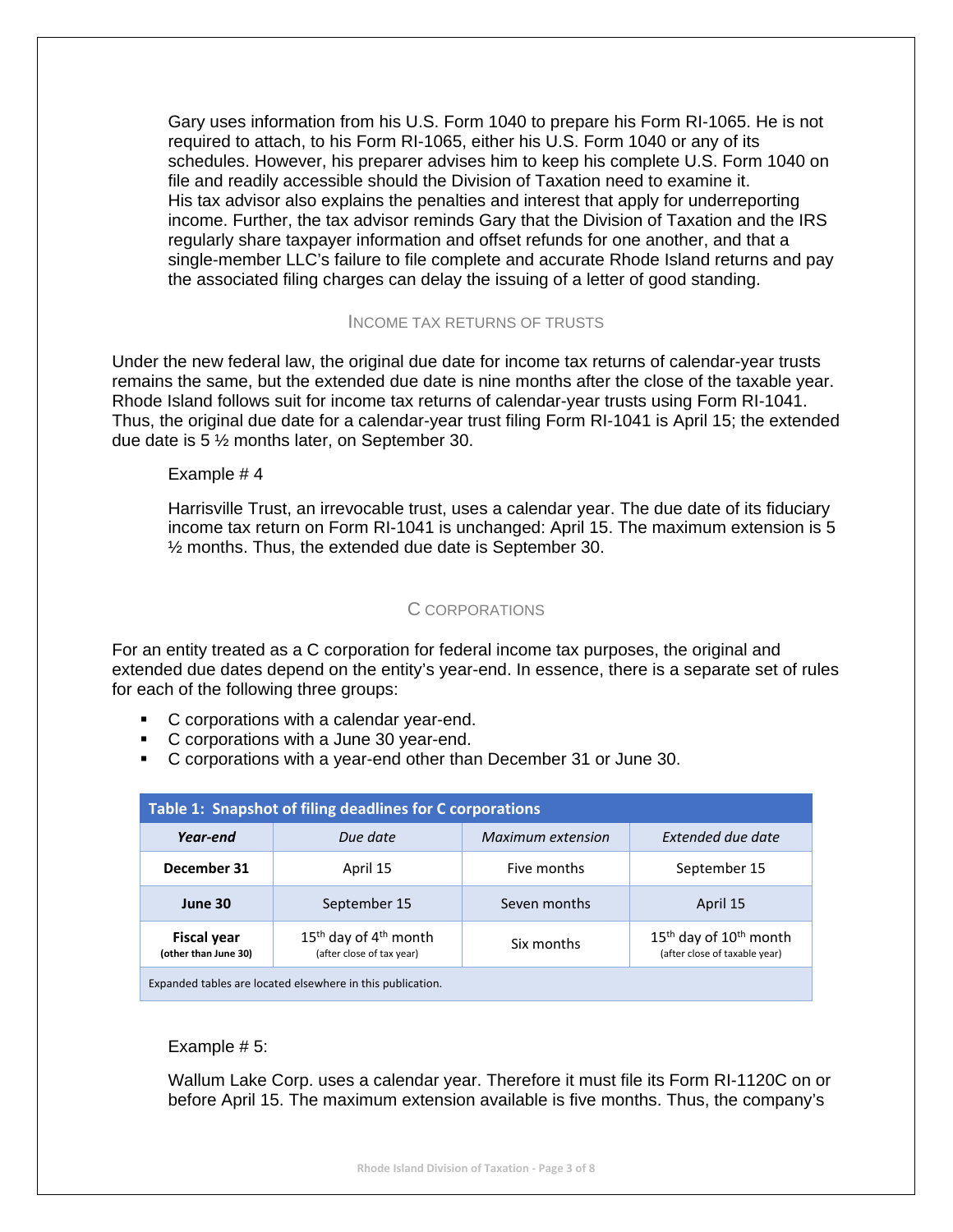extended due date is September 15. The same due date and extended due date apply if the company files on behalf of a combined group which is engaged in a unitary business and is subject to Rhode Island's mandatory unitary combined reporting regime.

#### Example # 6:

Indian Lake Corp.'s fiscal year-end is June 30. Therefore, it must file Form RI-1120C on or before September 15. The maximum extension is seven months. Thus, the company's extended due date is April 15.

#### Example # 7:

Silver Lake Corp.'s fiscal year-end is March 31. Therefore, it must file Form RI-1120C on or before July 15. The maximum extension is six months. Thus, the company's extended due date is January 15.

#### Example # 8:

Arnold Pond Corp., of Westerly, R.I., and Burlingame Pond Corp., of New London, Conn., are both calendar-year C corporations under common ownership, part of a combined group engaged in a unitary business, and subject to Rhode Island mandatory unitary combined reporting. Arnold Pond Corp., as the designated agent, files the group's Form RI-1120C, and attaches a separate Schedule CRS for each entity in the combined group. The Form RI-1120C with attached schedules is due April 15. The extended due date is September 15.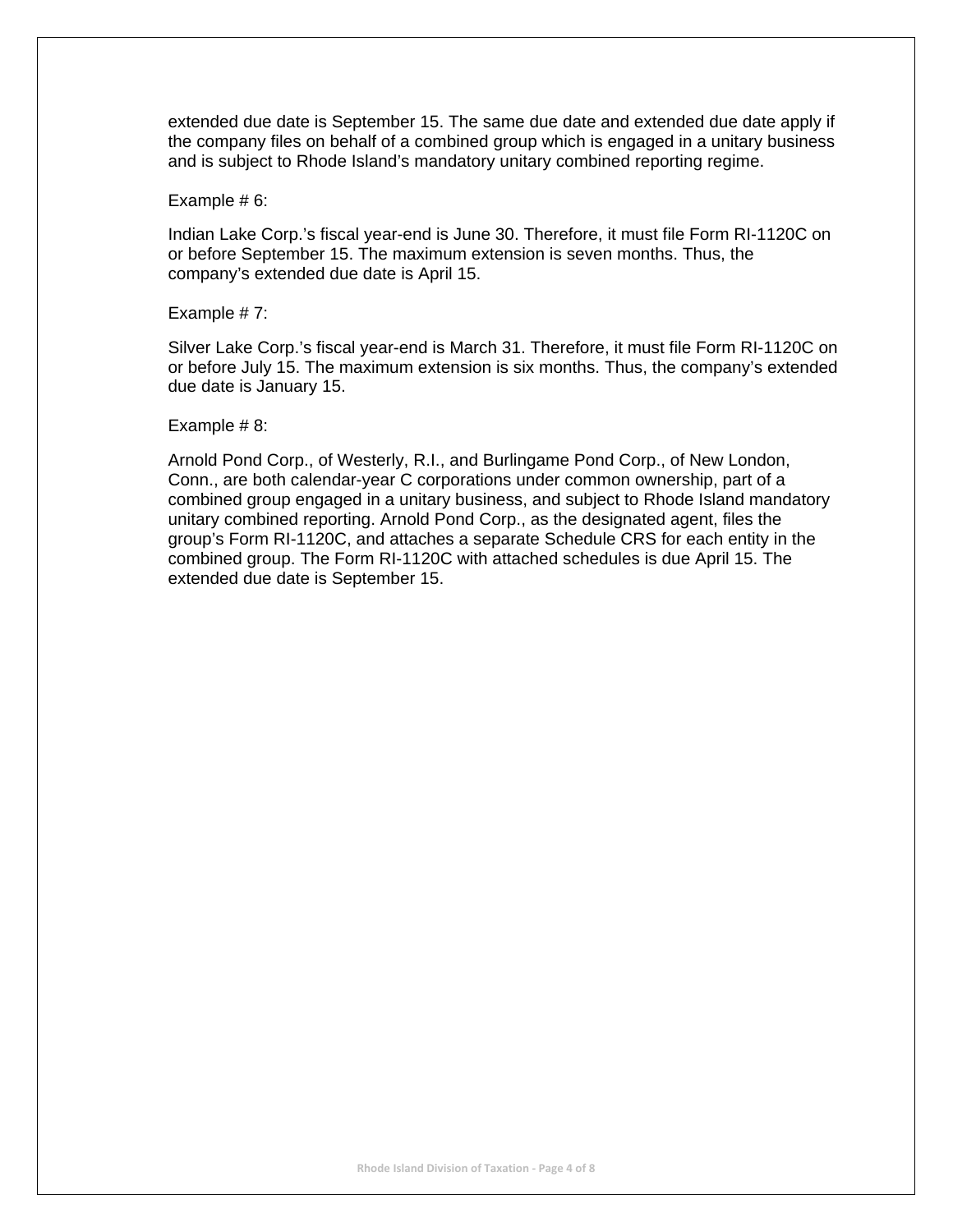| Table 2: Due dates for certain entities - calendar-year filers<br>(For tax years beginning after December 31, 2015) |                      |          |                          |  |  |
|---------------------------------------------------------------------------------------------------------------------|----------------------|----------|--------------------------|--|--|
| Tax / Entity                                                                                                        | Form                 | Due date | <b>Extended due date</b> |  |  |
| <b>Business Corporation Tax</b><br>Corporate income tax, RIGL Chapter 44-11                                         | Form RI-1120C        | April 15 | September 15             |  |  |
| <b>Public Service Corporation Tax</b><br>Public service gross earnings tax, RIGL Chapter 44-13                      | Form T-72            | April 15 | September 15             |  |  |
| <b>Taxation of Banks</b><br>Bank excise tax, RIGL Chapter 44-14                                                     | Form T-74            | April 15 | September 15             |  |  |
| <b>Taxation of Insurance Companies</b><br>Insurance gross premiums tax, RIGL Chapter 44-17                          | Form T-71            | April 15 | September 15             |  |  |
| <b>Subchapter S Corporations</b><br>Corporate income tax, RIGL § 44-11-2                                            | <b>Form RI-1120S</b> | March 15 | September 15             |  |  |
| <b>General partnership</b><br>RIGL Chapter 7-12                                                                     | Form RI-1065         | March 15 | September 15             |  |  |
| Limited partnership (LP)<br>RIGL § 7-13-69 (filing as pass-through)                                                 | Form RI-1065         | March 15 | September 15             |  |  |
| Limited liability partnership (LLP)<br>RIGL § 7-12-60 (filing as pass-through)                                      | Form RI-1065         | March 15 | September 15             |  |  |
| Limited liability company (LLC)<br>RIGL § 7-16-67 (filing as pass-through)                                          | Form RI-1065         | March 15 | September 15             |  |  |
| Single-member LLC (SMLLC)<br>RIGL § 7-16-67 (owned by individual)                                                   | Form RI-1065         | April 15 | October 15               |  |  |
| Income tax of trust<br>Fiduciary income tax return, RIGL § 44-30-51                                                 | Form RI-1041         | April 15 | September 30             |  |  |
| Withholding of pass-through entity<br>with nonresident partners, members, shareholders<br>RIGL § 44-11-2.2          | Form RI-1096PT       | March 15 | September 15             |  |  |
| Composite income tax return<br>on behalf of qualified electing nonresident members<br>RIGL § 44-11-2.2(d)           | Form RI-1040C        | March 15 | September 15             |  |  |

#### Notes:

- Deadlines shown in table do not take into account impact of weekends and holidays.
- Formulas and deadlines for estimated taxes and annual filing charges have not changed.
- Original and extended due dates for corporate income tax also apply to entities subject to mandatory unitary combined reporting.
- Deadlines for estimated and annual tax payments, and for returns, for surplus lines insurance brokers/licensees have not changed.
- Single-member LLC (SMLLC) uses same due date and extended due date as its owner. This table assumes owner is individual.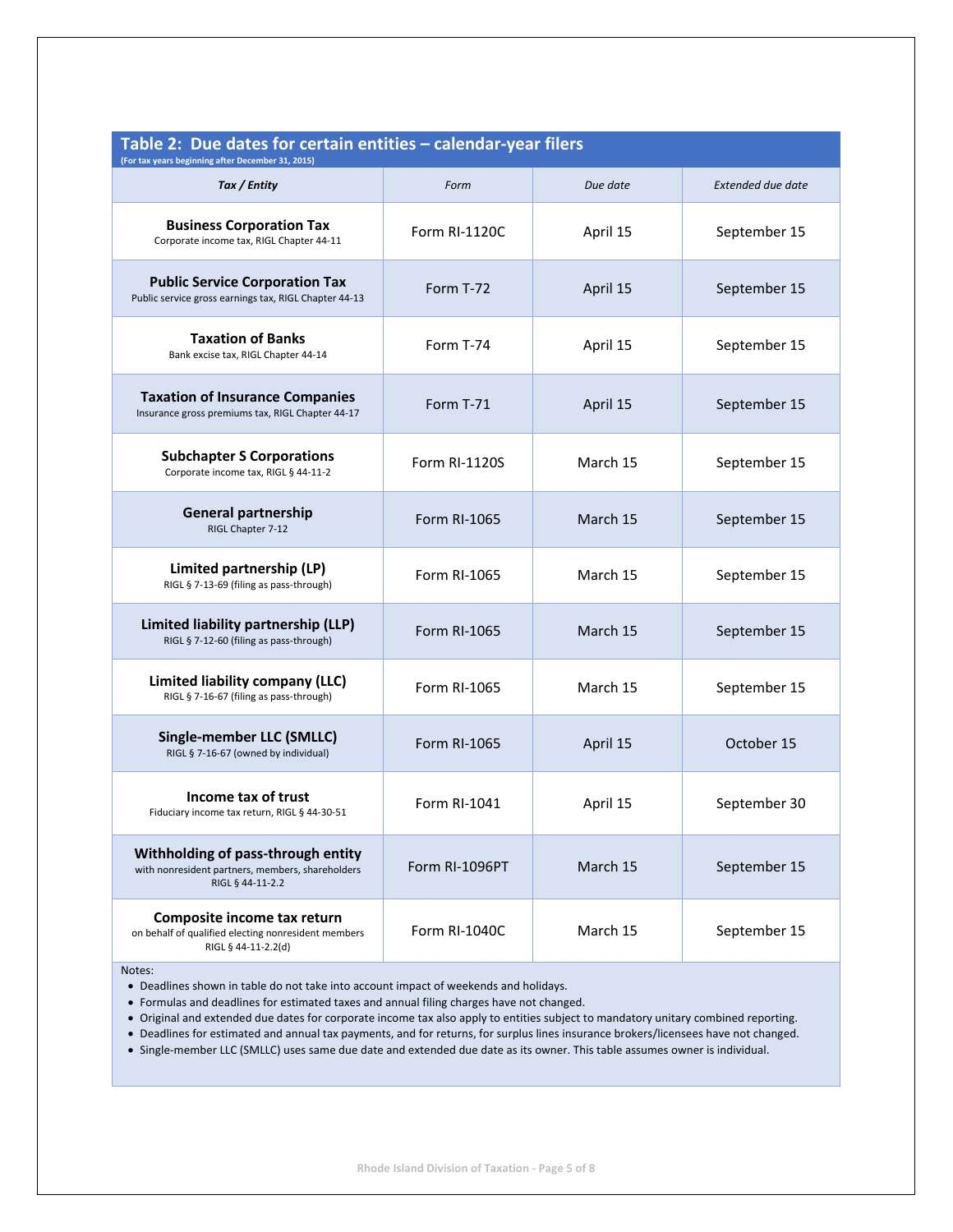| Table 3: Due dates for certain entities - June 30 year-end<br>(For tax years after December 31, 2015)      |                      |              |                          |  |  |  |
|------------------------------------------------------------------------------------------------------------|----------------------|--------------|--------------------------|--|--|--|
| Tax / Entity                                                                                               | Form                 | Due date     | <b>Extended due date</b> |  |  |  |
| <b>Business Corporation Tax</b><br>Corporate income tax, RIGL Chapter 44-11                                | Form RI-1120C        | September 15 | April 15                 |  |  |  |
| <b>Public Service Corporation Tax</b><br>Public service gross earnings tax, RIGL Chapter 44-13             | Form T-72            | September 15 | April 15                 |  |  |  |
| <b>Taxation of Banks</b><br>Bank excise tax, RIGL Chapter 44-14                                            | Form T-74            | September 15 | April 15                 |  |  |  |
| <b>Taxation of Insurance Companies</b><br>Insurance gross premiums tax, RIGL Chapter 44-17                 | Form T-71            | September 15 | April 15                 |  |  |  |
| <b>Subchapter S Corporations</b><br>Corporate income tax, RIGL § 44-11-2                                   | <b>Form RI-1120S</b> | September 15 | March 15                 |  |  |  |
| <b>General partnership</b><br>RIGL Chapter 7-12                                                            | Form RI-1065         | September 15 | March 15                 |  |  |  |
| Limited partnership (LP)<br>RIGL § 7-13-69 (filing as pass-through)                                        | Form RI-1065         | September 15 | March 15                 |  |  |  |
| Limited liability partnership (LLP)<br>RIGL § 7-12-60 (filing as pass-through)                             | Form RI-1065         | September 15 | March 15                 |  |  |  |
| Limited liability company (LLC)<br>RIGL § 7-16-67 (filing as pass-through)                                 | Form RI-1065         | September 15 | March 15                 |  |  |  |
| Single-member LLC (SMLLC)<br>RIGL § 7-16-67 (owned by C corp)                                              | Form RI-1065         | September 15 | April 15                 |  |  |  |
| Withholding of pass-through entity<br>with nonresident partners, members, shareholders<br>RIGL § 44-11-2.2 | Form RI-1096PT       | September 15 | March 15                 |  |  |  |
| Composite income tax return<br>on behalf of qualified electing nonresident members<br>RIGL § 44-11-2.2(d)  | <b>Form RI-1040C</b> | September 15 | March 15                 |  |  |  |

Notes:

Deadlines shown in table do not take into account the impact of weekends and holidays.

Formulas and deadlines for estimated taxes and annual filing charges have not changed.

Original and extended due dates for corporate income tax also apply to entities subject to mandatory unitary combined reporting.

 Deadlines for estimated and annual tax payments, and for returns, for surplus lines insurance brokers/licensees have not changed. • Single-member LLC (SMLLC) uses same due date and extended due date as owner. Table assumes owner is C corporation with June 30 fiscal year‐end.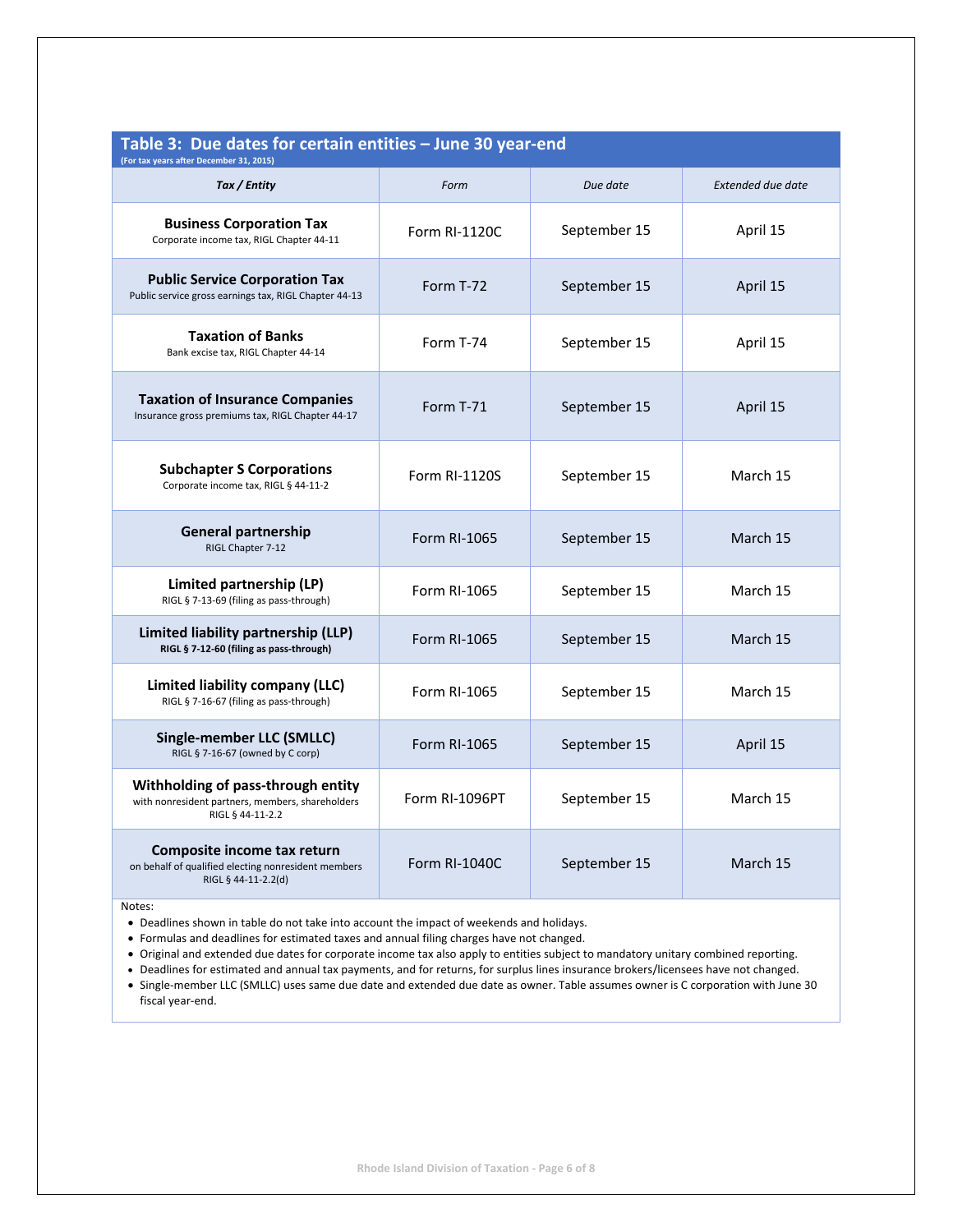| Table 4: Due dates for certain entities - fiscal year other than June 30<br>(For tax years after December 31, 2015) |                      |                                                                                |                                                                                |  |  |  |
|---------------------------------------------------------------------------------------------------------------------|----------------------|--------------------------------------------------------------------------------|--------------------------------------------------------------------------------|--|--|--|
| Tax / Entity                                                                                                        | Form                 | Due date                                                                       | <b>Extended due date</b>                                                       |  |  |  |
| <b>Business Corporation Tax</b>                                                                                     | Form RI-1120C        | 15 <sup>th</sup> day of 4 <sup>th</sup> month                                  | 15 <sup>th</sup> day of 10 <sup>th</sup> month                                 |  |  |  |
| Corporate income tax, RIGL Chapter 44-11                                                                            |                      | (after close of taxable year)                                                  | (after close of taxable year)                                                  |  |  |  |
| <b>Public Service Corporation Tax</b>                                                                               | Form T-72            | 15 <sup>th</sup> day of 4 <sup>th</sup> month                                  | 15 <sup>th</sup> day of 10 <sup>th</sup> month                                 |  |  |  |
| Public service gross earnings tax, RIGL Chapter 44-13                                                               |                      | (after close of taxable year)                                                  | (after close of taxable year)                                                  |  |  |  |
| <b>Taxation of Banks</b>                                                                                            | Form T-74            | 15 <sup>th</sup> day of 4 <sup>th</sup> month                                  | 15 <sup>th</sup> day of 10 <sup>th</sup> month                                 |  |  |  |
| Bank excise tax, RIGL Chapter 44-14                                                                                 |                      | (after close of taxable year)                                                  | (after close of taxable year)                                                  |  |  |  |
| <b>Taxation of Insurance Companies</b>                                                                              | Form T-71            | 15 <sup>th</sup> day of 4 <sup>th</sup> month                                  | 15 <sup>th</sup> day of 10 <sup>th</sup> month                                 |  |  |  |
| Insurance gross premiums tax, RIGL Chapter 44-17                                                                    |                      | (after close of taxable year)                                                  | (after close of taxable year)                                                  |  |  |  |
| <b>Subchapter S Corporations</b>                                                                                    | Form RI-1120S        | 15 <sup>th</sup> day of 3 <sup>rd</sup> month                                  | 15 <sup>th</sup> day of 9 <sup>th</sup> month                                  |  |  |  |
| Corporate income tax, RIGL § 44-11-2                                                                                |                      | (after close of taxable year)                                                  | (after close of taxable year)                                                  |  |  |  |
| <b>General partnership</b>                                                                                          | Form RI-1065         | 15 <sup>th</sup> day of 3 <sup>rd</sup> month                                  | 15 <sup>th</sup> day of 9 <sup>th</sup> month                                  |  |  |  |
| RIGL Chapter 7-12                                                                                                   |                      | (after close of taxable year)                                                  | (after close of taxable year                                                   |  |  |  |
| Limited partnership (LP)                                                                                            | Form RI-1065         | 15 <sup>th</sup> day of 3 <sup>rd</sup> month                                  | 15 <sup>th</sup> day of 9 <sup>th</sup> month                                  |  |  |  |
| RIGL § 7-13-69 (filing as pass-through)                                                                             |                      | (after close of taxable year)                                                  | (after close of taxable year                                                   |  |  |  |
| Limited liability partnership (LLP)                                                                                 | <b>Form RI-1065</b>  | 15 <sup>th</sup> day of 3 <sup>rd</sup> month                                  | 15 <sup>th</sup> day of 9 <sup>th</sup> month                                  |  |  |  |
| RIGL § 7-12-60 (filing as pass-through)                                                                             |                      | (after close of taxable year)                                                  | (after close of taxable year                                                   |  |  |  |
| Limited liability company (LLC)                                                                                     | Form RI-1065         | 15 <sup>th</sup> day of 3 <sup>rd</sup> month                                  | 15 <sup>th</sup> day of 9 <sup>th</sup> month                                  |  |  |  |
| RIGL § 7-16-67 (filing as pass-through)                                                                             |                      | (after close of taxable year)                                                  | (after close of taxable year                                                   |  |  |  |
| <b>Single-member LLC (SMLLC)</b>                                                                                    | <b>Form RI-1065</b>  | 15 <sup>th</sup> day of 4 <sup>th</sup> month                                  | 15 <sup>th</sup> day of 10 <sup>th</sup> month                                 |  |  |  |
| RIGL § 7-16-67 (filing as pass-through)                                                                             |                      | (after close of taxable year)                                                  | (after close of taxable year)                                                  |  |  |  |
| Withholding of pass-through entity<br>with nonresident partners, members, shareholders<br>RIGL § 44-11-2.2          | Form RI-1096PT       | 15 <sup>th</sup> day of 3 <sup>rd</sup> month<br>(after close of taxable year) | 15 <sup>th</sup> day of 9 <sup>th</sup> month<br>(after close of taxable year) |  |  |  |
| Composite income tax return<br>on behalf of qualified electing nonresident members<br>RIGL § 44-11-2.2(d)           | <b>Form RI-1040C</b> | 15 <sup>th</sup> day of 3 <sup>rd</sup> month<br>(after close of taxable year) | 15 <sup>th</sup> day of 9 <sup>th</sup> month<br>(after close of taxable year) |  |  |  |

#### Notes:

Deadlines shown in table do not take into account the impact of weekends and holidays.

Formulas and deadlines for estimated taxes and annual filing charges have not changed.

- Original and extended due dates for corporate income tax also apply to entities subject to mandatory unitary combined reporting.
- The deadlines for estimated and annual tax payments, and for returns, for surplus lines insurance brokers/licensees have not changed.
- Single-member LLC (SMLLC) uses same due date and extended due date as its owner. Table assumes owner is C corporation which has a fiscal year‐end other than June 30.